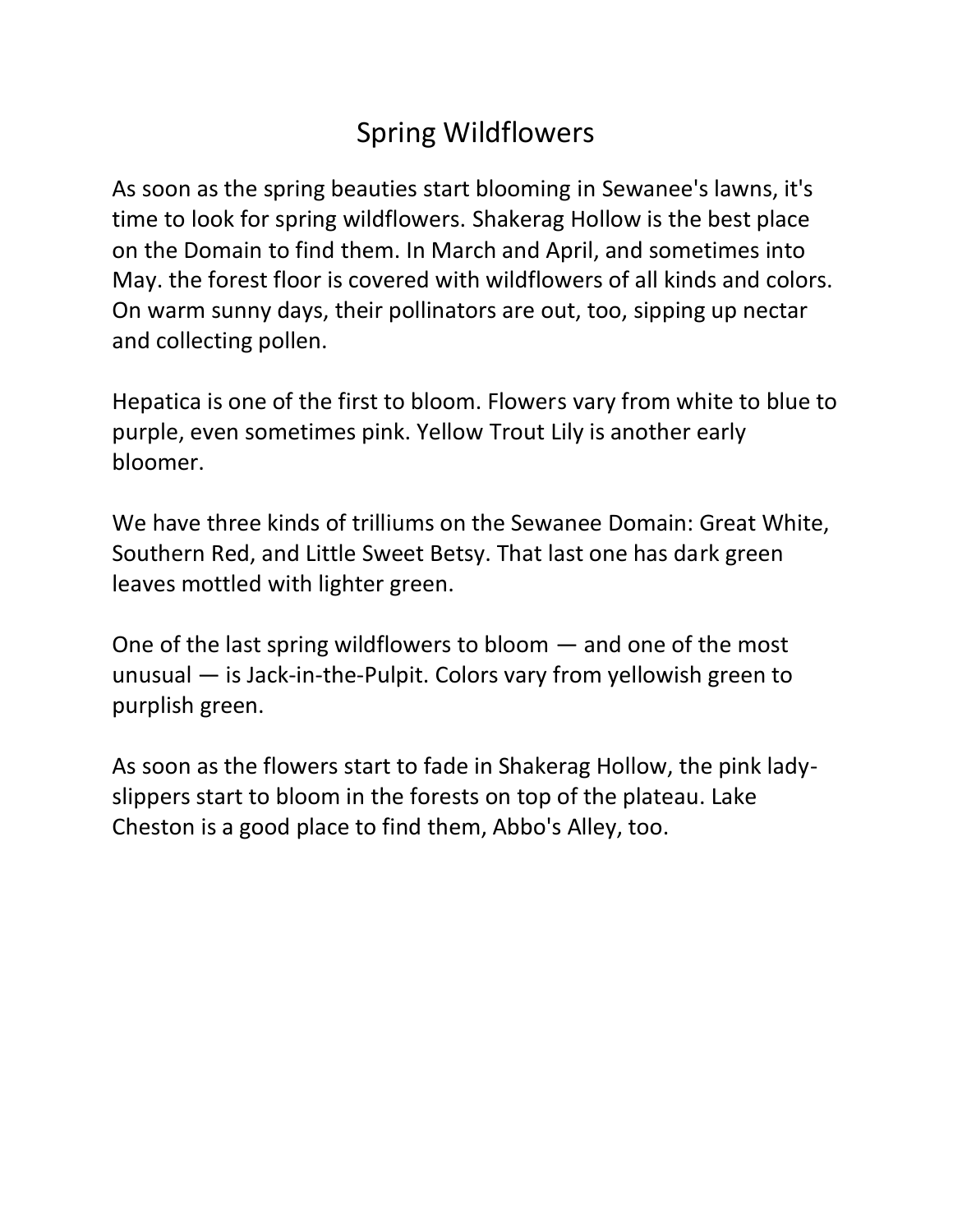

### Virginia Spring Beauty, Claytonia virginica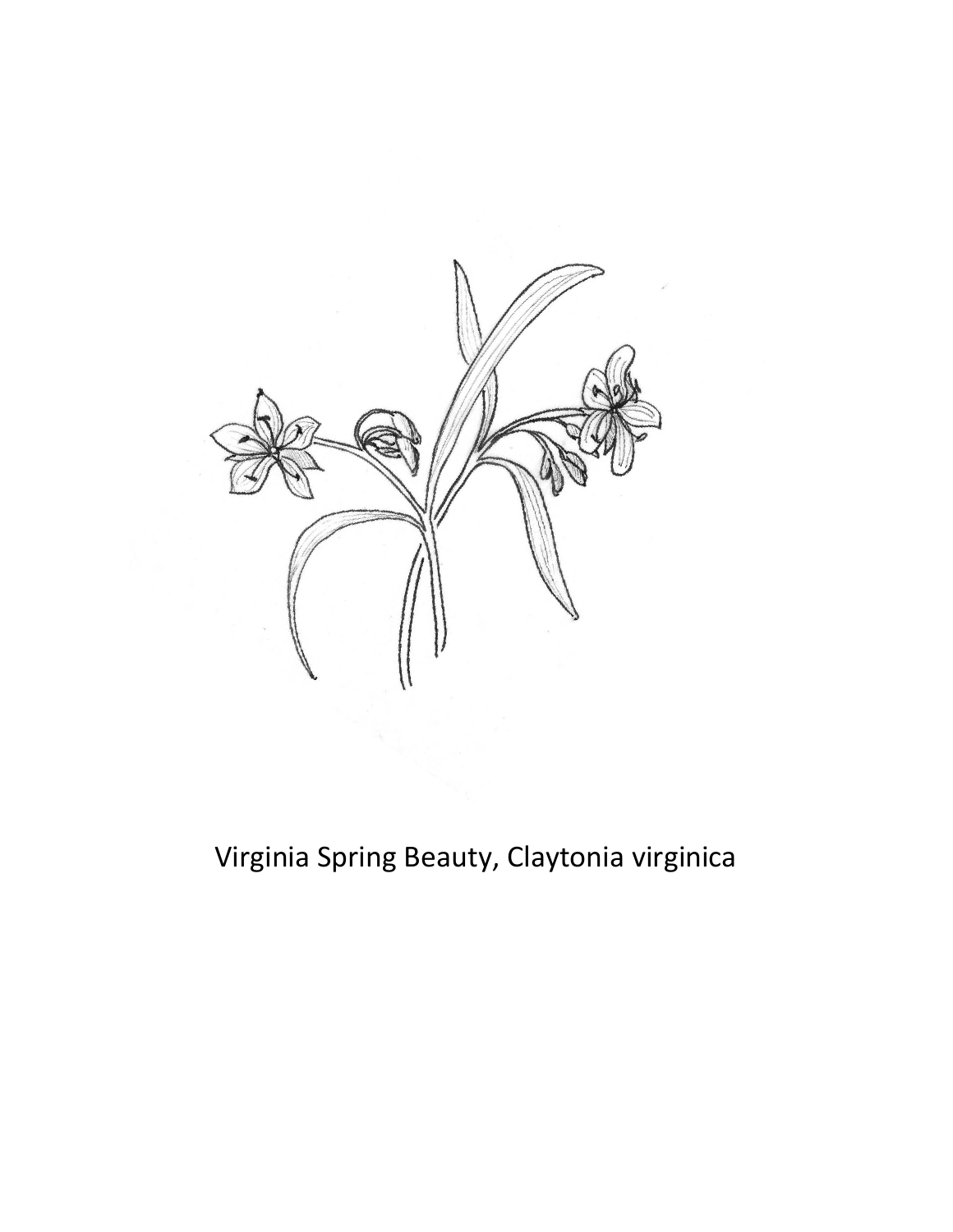

### Hepatica acutiloba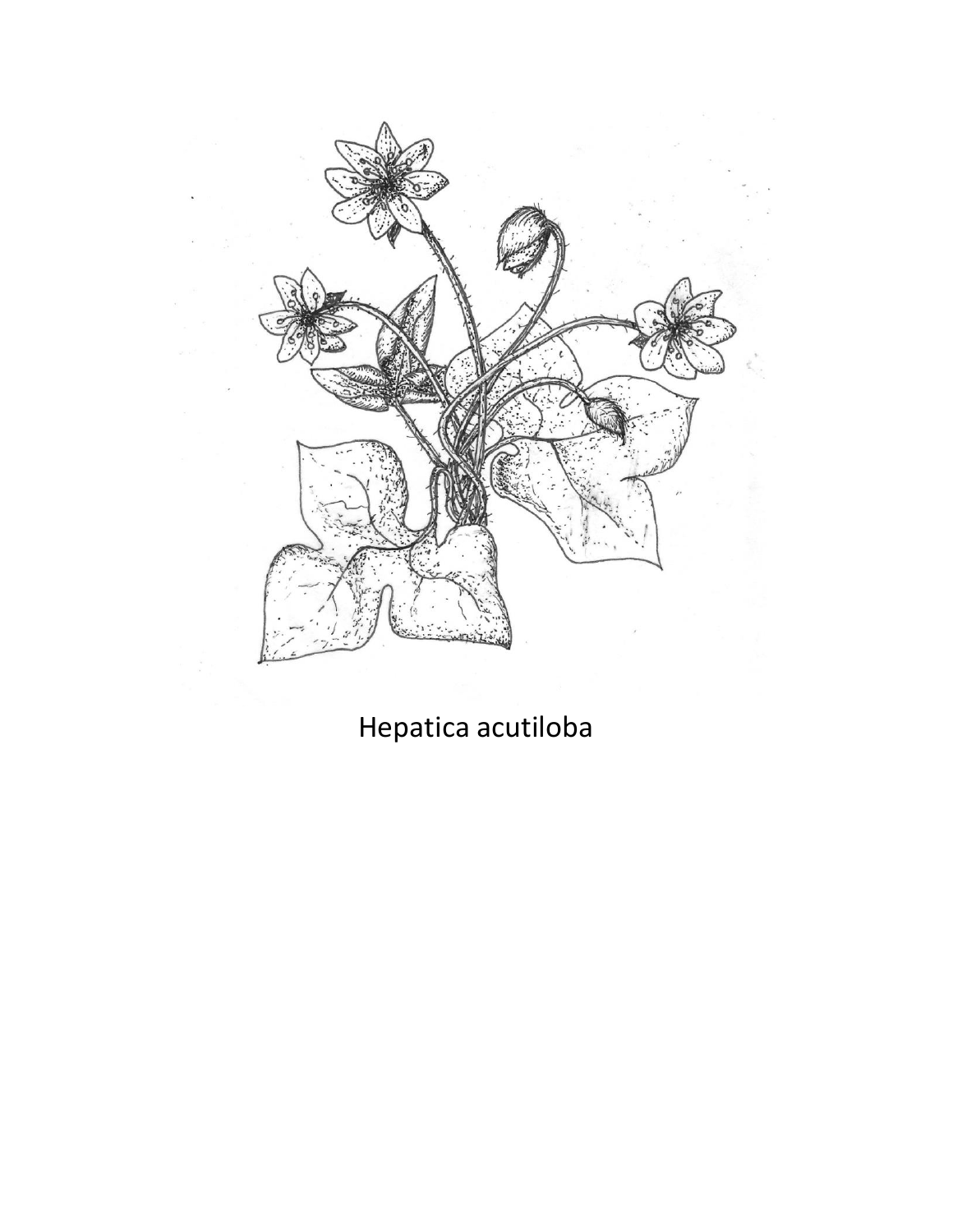

Great White Trillium, Trillium grandiflorum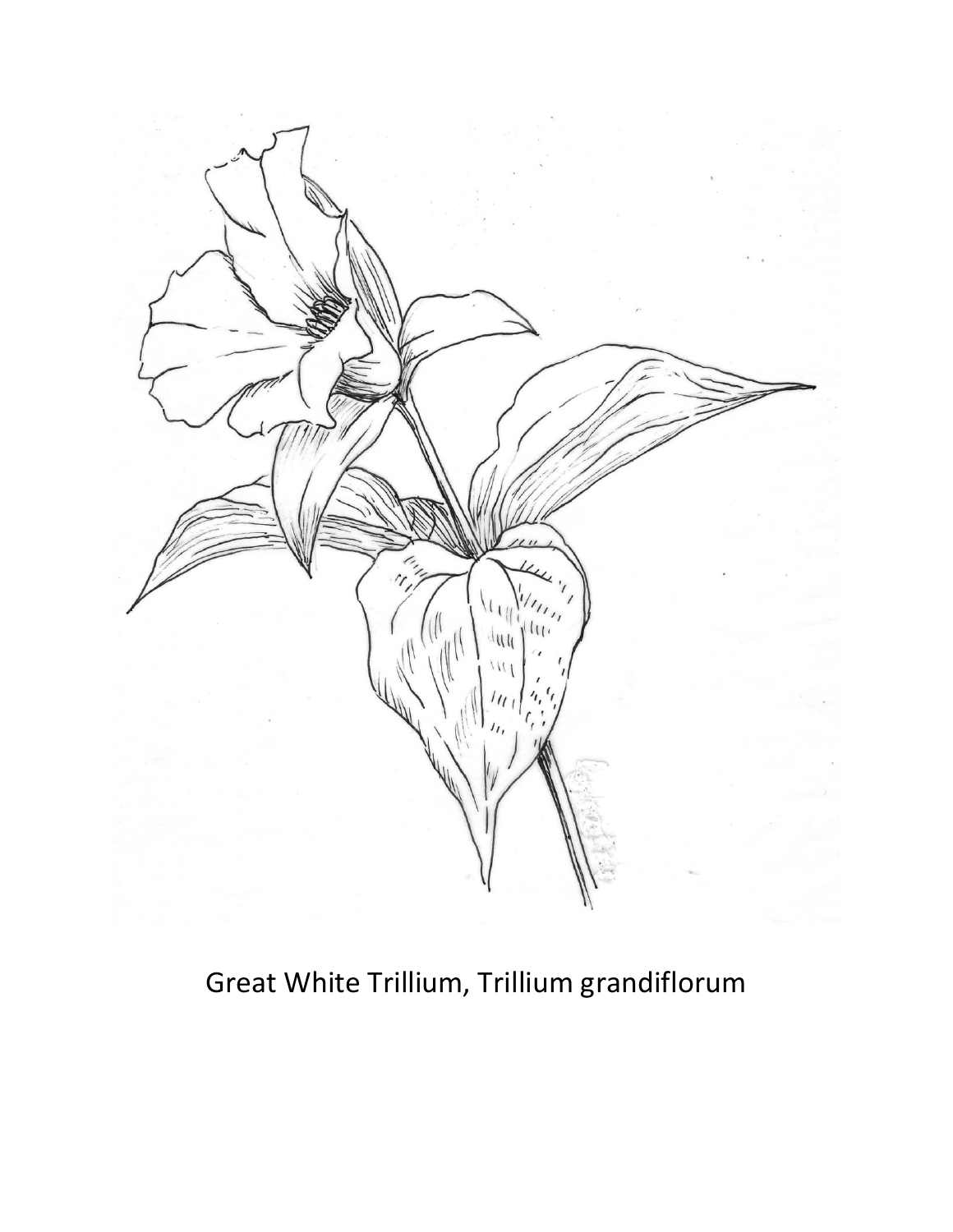

#### Southern Red Trillium, Trillium sulcatum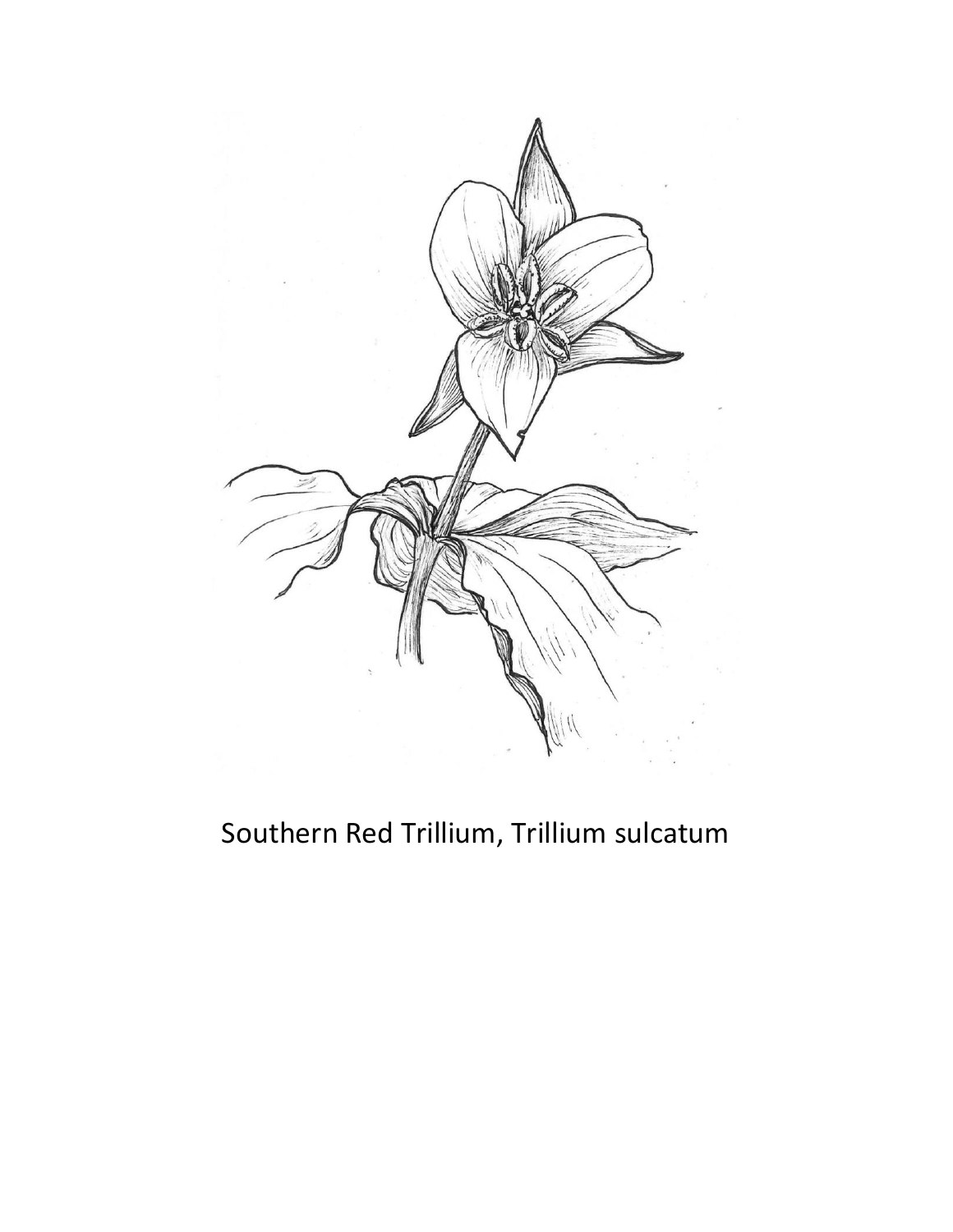

# Little Sweet Betsy, Trillium cuneatum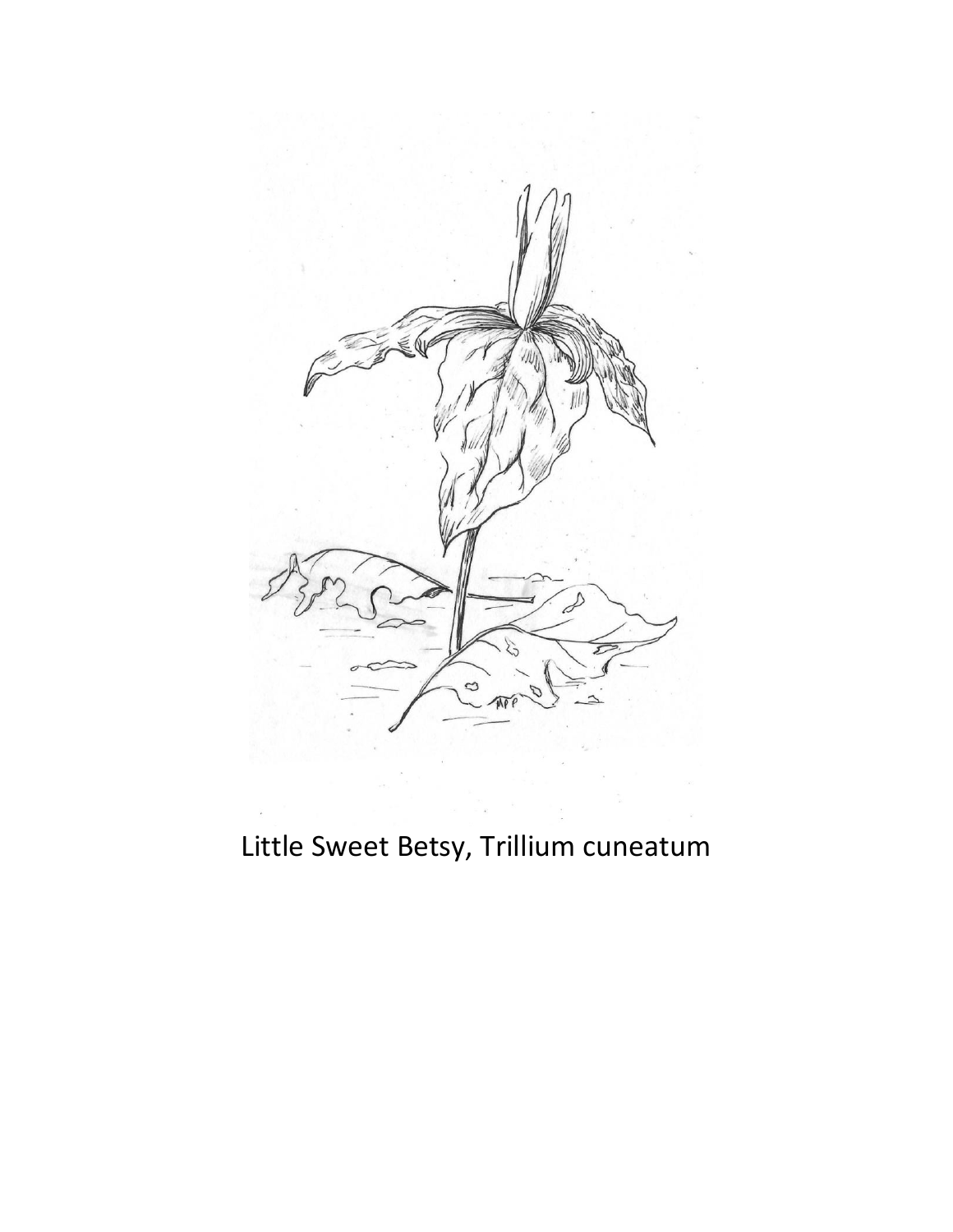

## Jack-in-the-Pulpit, Arisaema triphyllum